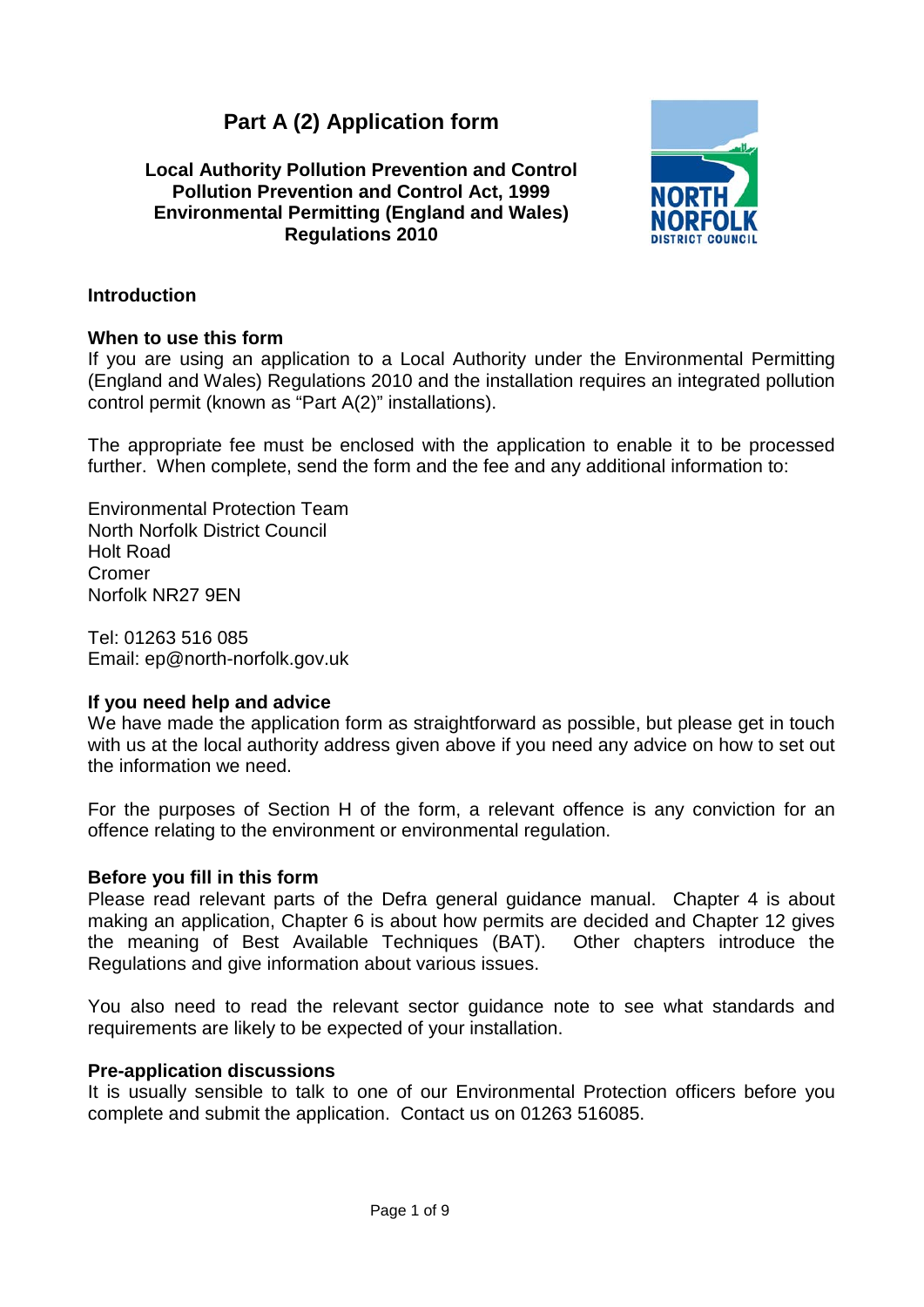# **Other documents you may need to submit**

You will need to send us various other documents. The application form tells you which ones. It will be simplest for all concerned if you give a reference number for each document and record it on both this form and on the document itself. Please use any existing documents where you can and they are suitable.

## **Using continuation sheets**

Feel free to use a continuation sheet but you need to clearly identify where you have done so.

## **Copies** (not relevant for e-applications)

If you are submitting a paper application, please send the original and all other supporting material, for consultation purposes.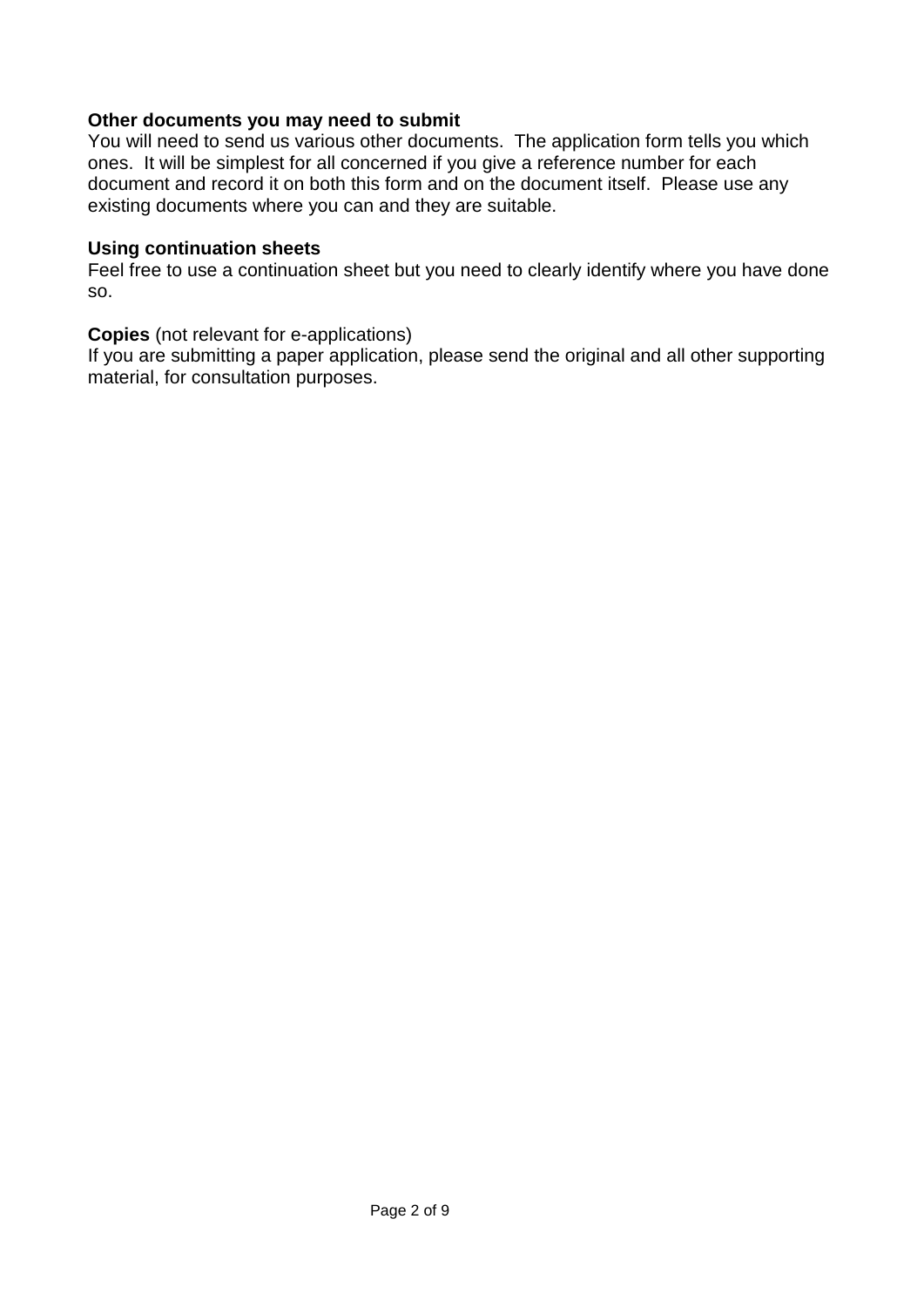| LAPPC application form: to be completed by the operator |  |  |
|---------------------------------------------------------|--|--|
| For Local Authority use                                 |  |  |
| <b>Application Worksheet No:</b>                        |  |  |
| <b>Date Received:</b>                                   |  |  |

#### **A The Basics**

#### A1 **Name and address of the installation**

Post Code Telephone

A2 **Details of any existing environmental permit or consent** (for waste operations, include planning permission for the site, plus established use certificates, a certificate of lawful existing use, or evidence why the General Permitted Development Order applies:

| <b>Reference Number</b> | <b>Issuing Regulator</b> | Type of Permit |
|-------------------------|--------------------------|----------------|
|                         |                          |                |
|                         |                          |                |

**A3 The Operator** (The "Operator" is the person who it is proposed will have control over the installation in accordance with the permit (if granted).)

Please provide the full name of company, partnership or corporate body:

Trading/business name (if different):

Registered Office address:

Post Code: Telephone:

Principal Office address (if different):

Post Code: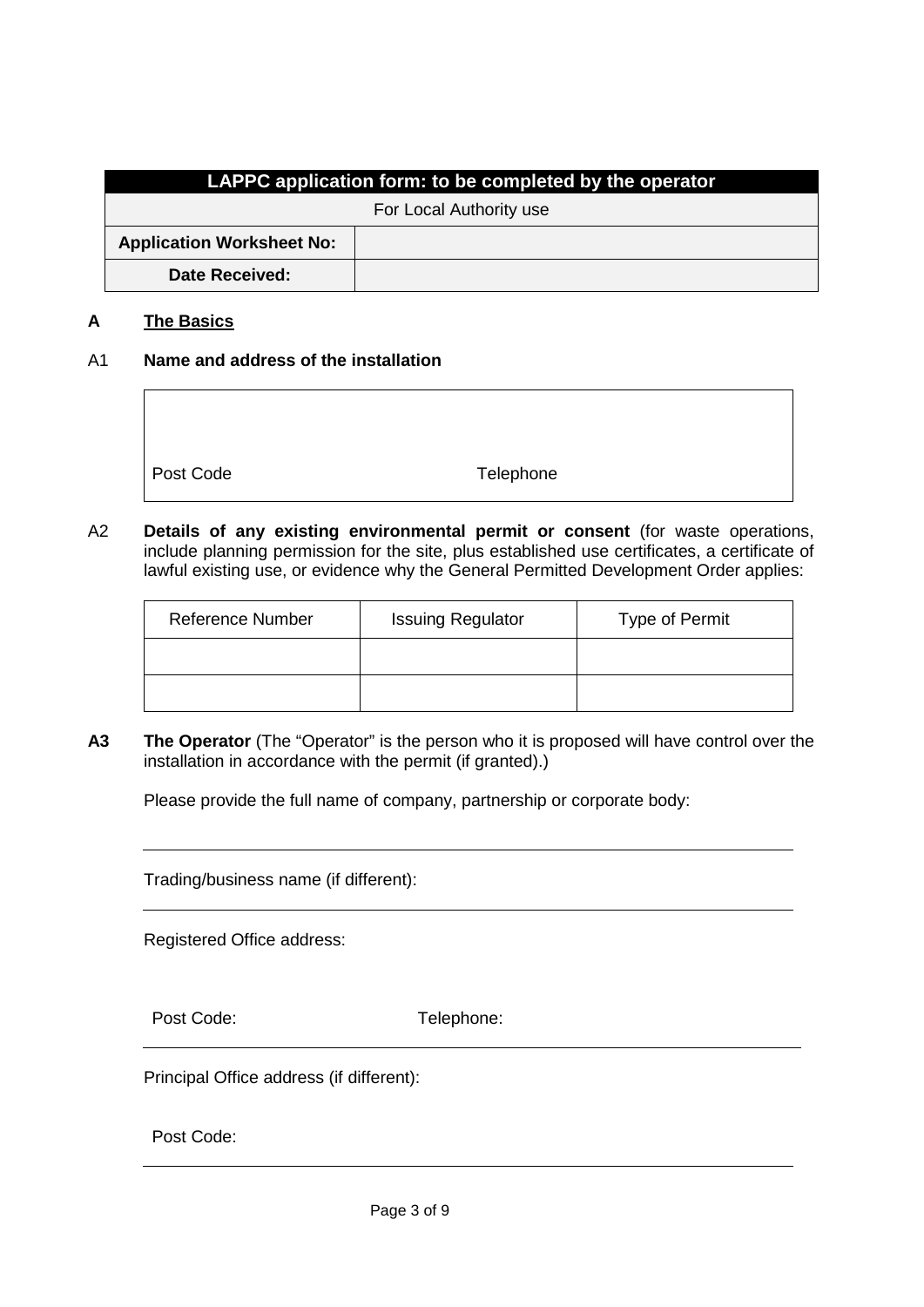Company registration number:

## **A4 Holding Companies**

Is the operator a subsidiary of a holding company within the meaning of section 1159 of the Companies Act 2006? If "yes" please fill in details of the ultimate holding company.

No Yes

Name of Holding Company:

Trading Name, if different:

Registered office address:

Post Code:

Principal Office address (if different):

Post Code:

Company Registration Number:

## **A5 Who can we contact about your application?**

*It will help to have someone who we can contact directly with any questions about your application. The person you name should have the authority to act on behalf of the operator - This can be an agent or consultant.*

Name Position Address

Post Code

Telephone Number

Fax Number

Email Address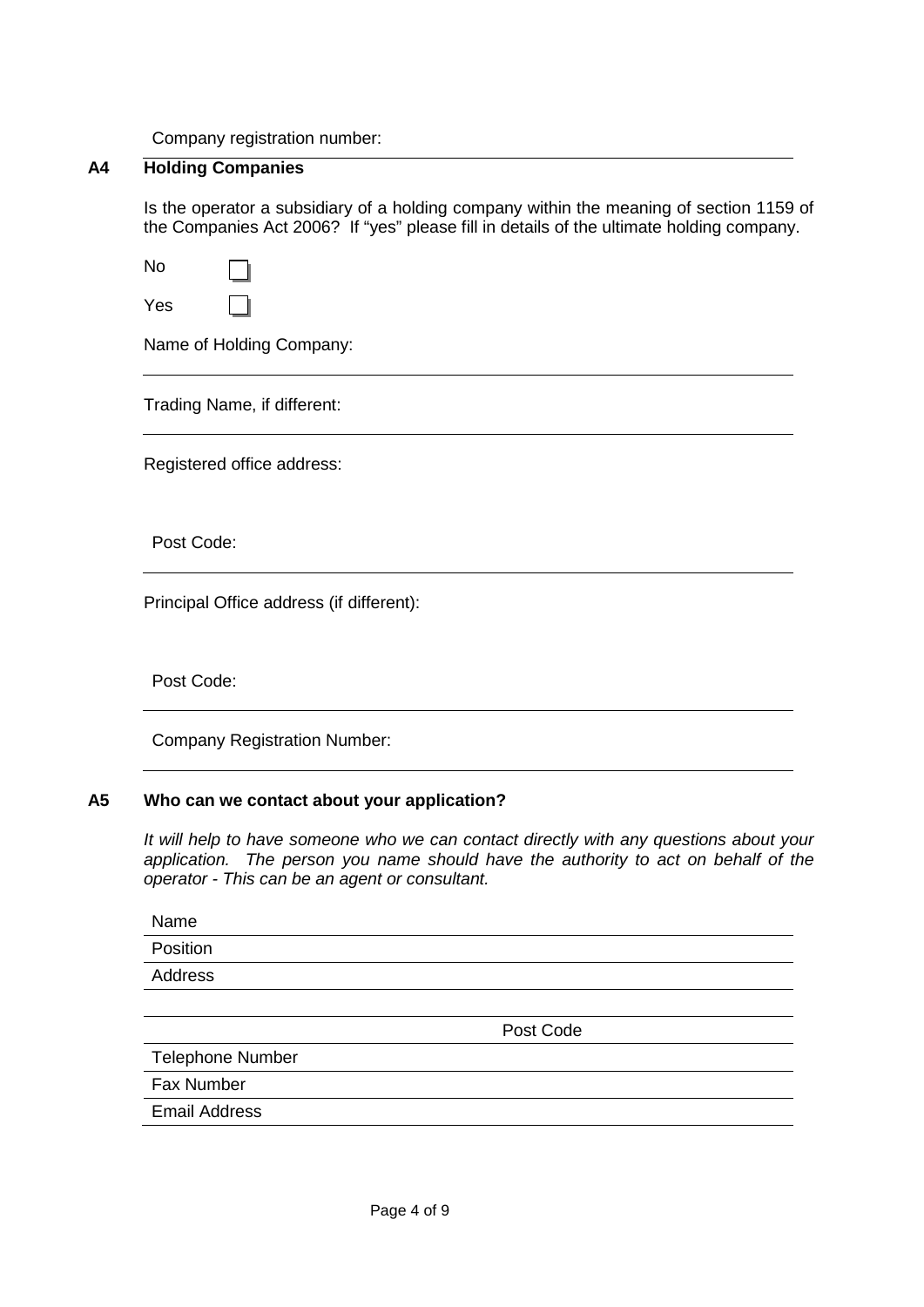## **B The Installation**

## **B1 About the installation**

What activities are or will be carried on at the installation? Please include "directly associated activities" – this term is explained in Annex III in Part B of the general guidance manual.

| Main activities | Section in Schedule 1 to the EP<br>Regulations |
|-----------------|------------------------------------------------|
|                 |                                                |
|                 |                                                |
|                 |                                                |

| Directly-associated activities | Schedule 1 references (if any) |  |
|--------------------------------|--------------------------------|--|
|                                |                                |  |
|                                |                                |  |
|                                |                                |  |

#### **B2 Why is the application being made?**



The installation is new

Change to existing installation means it now needs a permit

#### **B3 Site maps – please provide:**

## • **A location map with a red line round the boundary of the installation**

Document reference:

• **A site plan or plans showing where all the relevant activities are on site, including storage areas, emission/discharge points and site drainage:**

Document reference:

## **C The details**

**C1 How will the installation operate?**

Document reference:

## **C2 Releases, techniques and monitoring?**

What pollutants (including odour) and how much are expected to be released to air, water or land? Please say which stage of the process each release will come from and also whether from a particular chimney, vent, pipe or other source (diffuse or fugitive). Please Page 5 of 9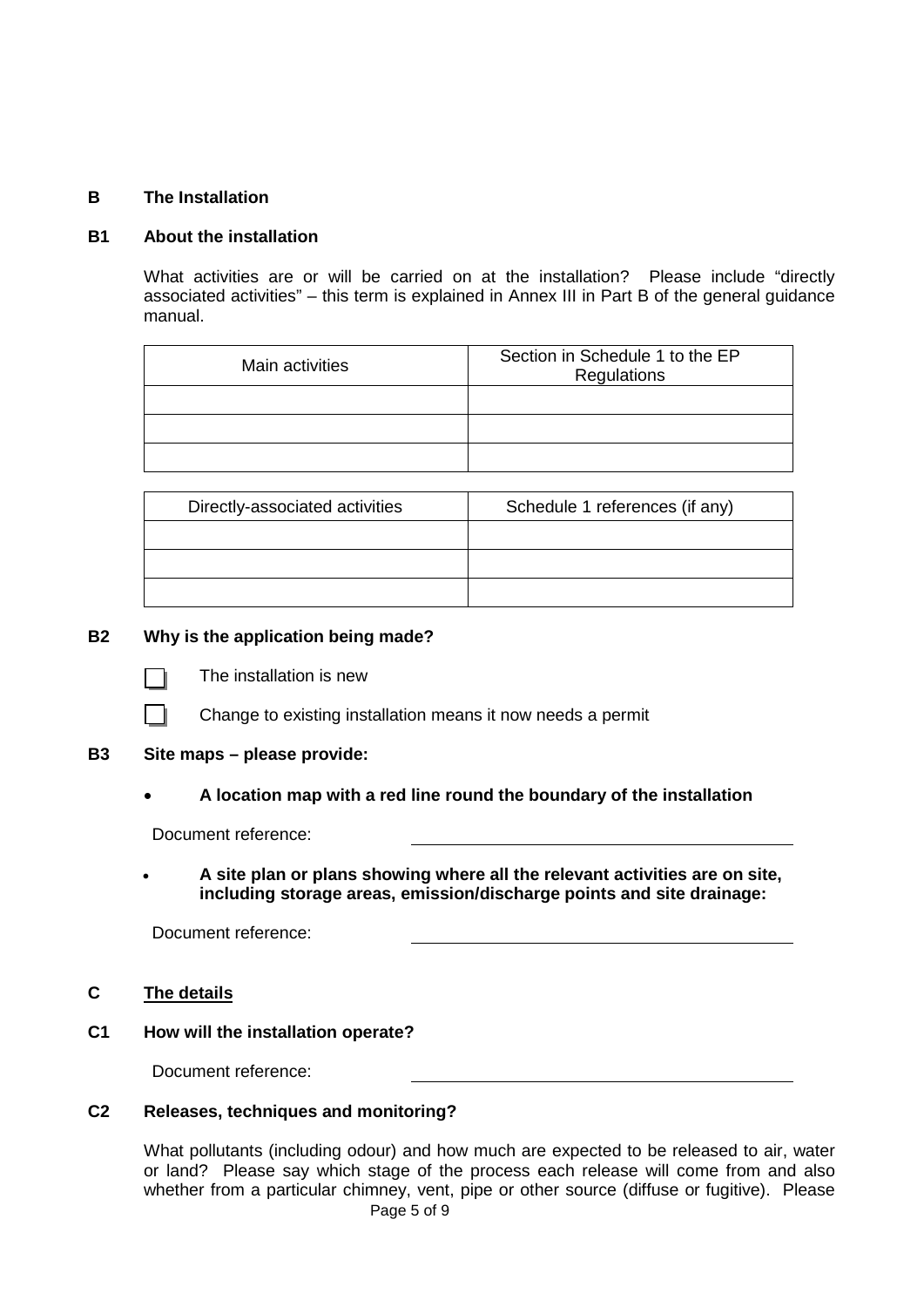include releases during starting and shutting down the plant, and from possible breakdowns or accidents identified by a risk assessment. *(Using process flow diagrams may help to simplify this.)*

What techniques will be used to minimise each release in line with BAT? What monitoring has been undertaken (give results) and what monitoring is proposed?

Document reference:

#### **C3 Groundwater discharges?**

What discharges will there be of List I or List II substances? How will the Groundwater Regulations be complied with?

Document reference:

#### **C4 Raw materials, water etc?**

What raw and auxiliary materials, other substances and water do you propose to use?

Document reference:

#### **C5 Waste?**

What sorts and amounts of waste will be produced by the activities? What steps will be taken to comply with the revised Waste Framework Directive hierarchy *(prevention, preparation for re-use, recycling, other recovery, disposal)*.

Document reference:

#### **C6 Energy?**

How much energy will be consumed and generated? Please identify each source and end use, and proposed measures to improve energy efficiency? Please list any climate change or carbon emission measure signed up to.

Document reference:

#### **C7 Noise and vibration?**

What are the main sources of environmental noise and vibration, where are the nearest noise-sensitive receptors, and what techniques will be used to minimise noise and vibration in line with BAT? Please provide data from any noise surveys.

Document reference:

## **C8 Site report?**

Please provide a site report in line with Chapter 18 of the general guidance manual.

Document reference:

#### **C9 How will the installation be returned to a satisfactory state?**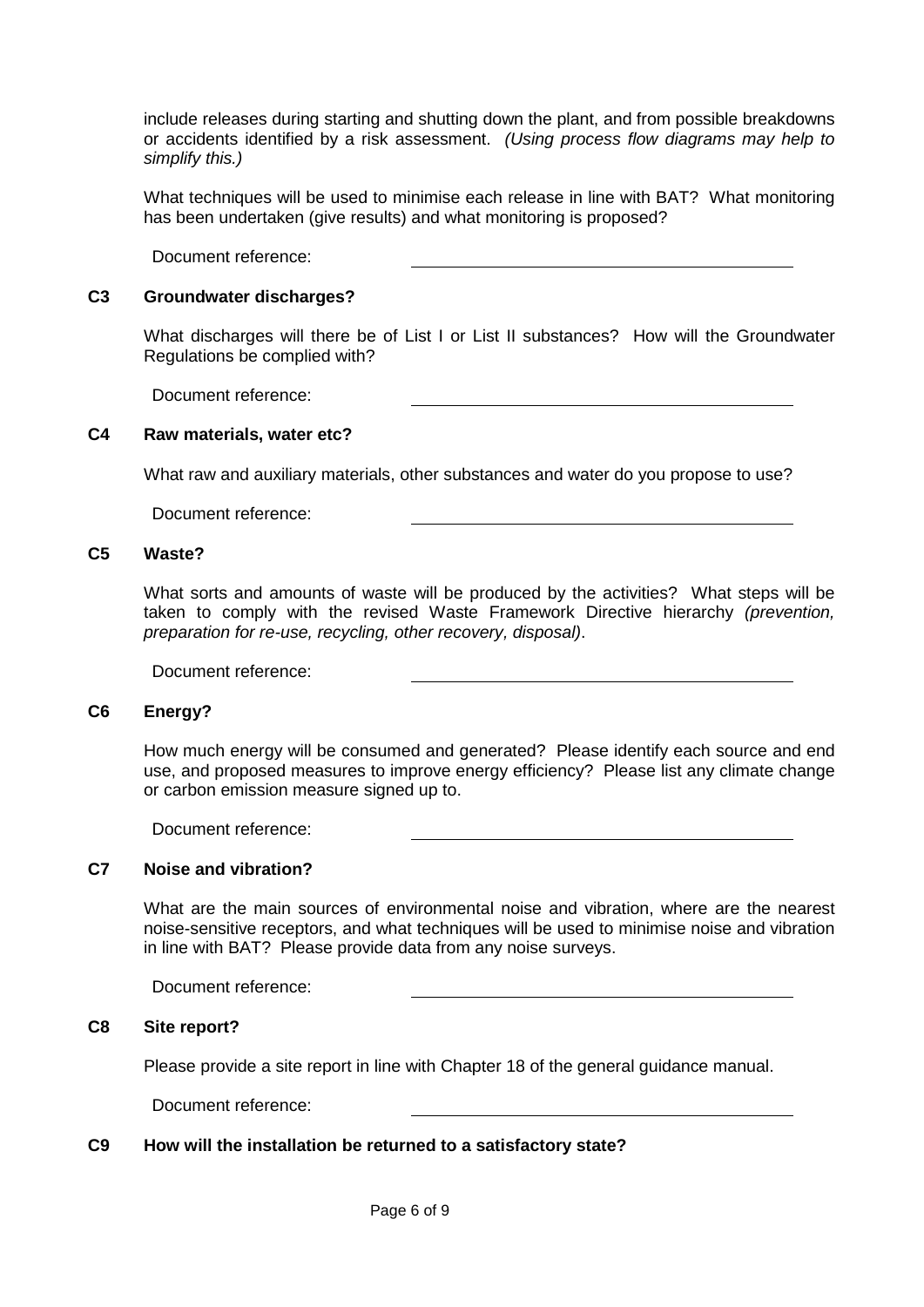What measures are proposed to be taken to avoid any pollution risk to land and return the site of the installation to a satisfactory state upon definitive cessation of activities?

Document reference:

## **D Non-Technical Summary**

Please provide a non-technical summary of the information required above:

Document reference:

## **E Anything Else?**

Please tell us anything else you would like us to take account of.

Document reference:

## **F Application Fee**

You must enclose the relevant fee with your application.

If your application is successful you will also have to pay an annual subsistence charge, so please say who you want invoices to be sent to:

Name

| Position |  |
|----------|--|
| Address  |  |
|          |  |
|          |  |

Post Code

## **G Protection of information**

## **G1 Any confidential or national security info in your application?**

If there is any information in your application you think should be kept off the public register for confidentiality or national security reasons, please say what and why. [General guidance manual](http://www.defra.gov.uk/environment/quality/industrial/las-regulations/guidance/) chapter 8 advises on what may be excluded. (*Do not include any national security information in your application. Send it, plus the omitted*  information, to the Secretary of State or Welsh Ministers who will decide what, if *anything, can be made public.)*

Document reference:

## **G2 Please note: data protection**

The information you give will be used by the Council to process your application. It will be placed on the relevant public register and used to monitor compliance with the permit conditions. We may also use and or disclose any of the information you give us in order to:

• consult with the public, public bodies and other organisations,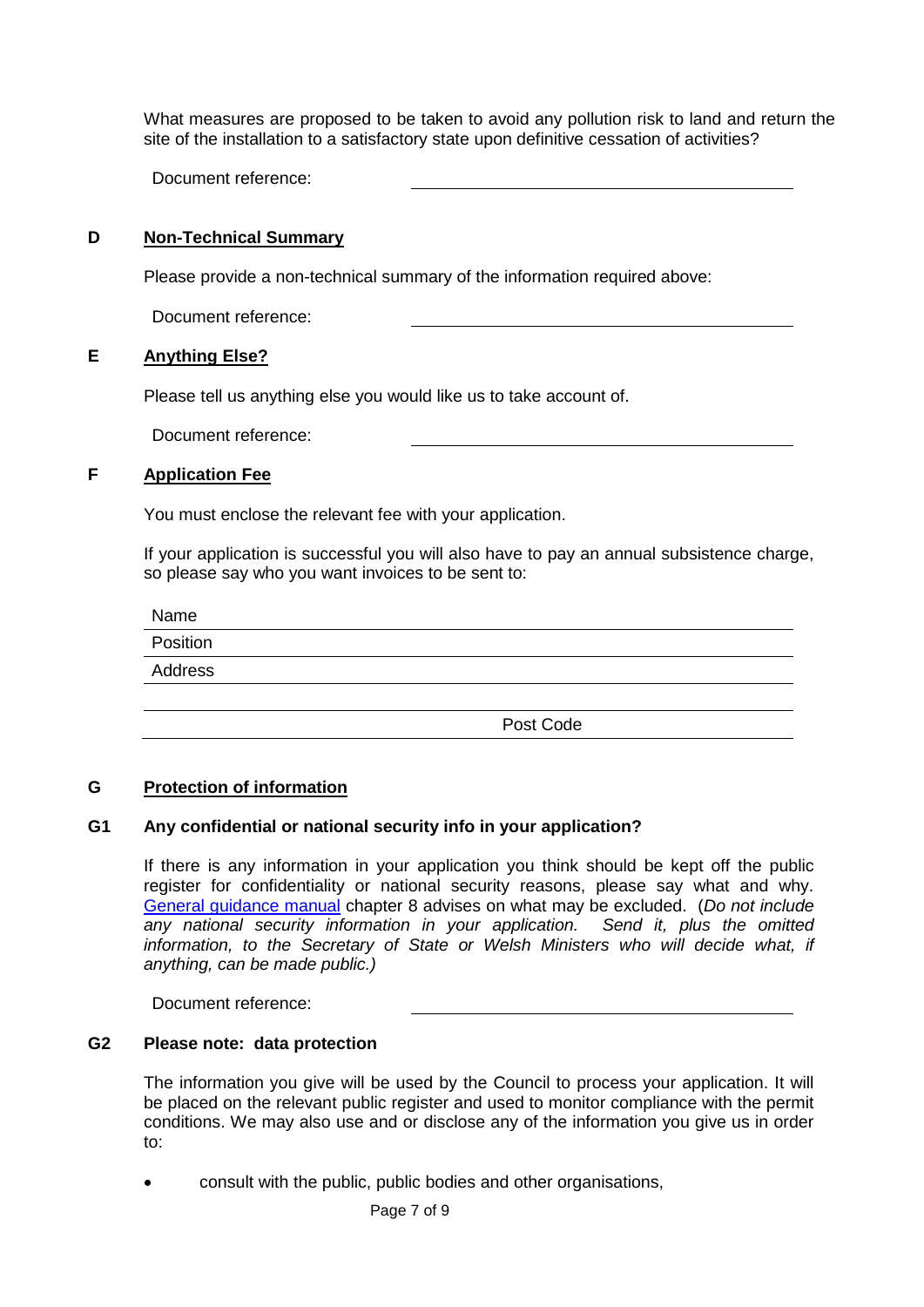- carry out statistical analysis, research and development on environmental issues,
- provide public register information to enquirers,
- make sure you keep to the conditions of your permit and deal with any matters relating to your permit
- investigate possible breaches of environmental law and take any resulting action,
- prevent breaches of environmental law,
- offer you documents or services relating to environmental matters,
- respond to requests for information under the Freedom of Information Act 2000 and the Environmental Information Regulations 2004 (if the Data Protection Act allows)
- assess customer service satisfaction and improve our service.

We may pass on the information to agents/representatives who we ask to do any of these things on our behalf.

## **G3 Please note: it is an offence to provide false etc information**

It is an offence under regulation 38 of the EP Regulations, for the purpose of obtaining a permit (for yourself or anyone else), to:

- make a false statement which you know to be false or misleading in a material particular,
- recklessly make a statement which is false or misleading in a material particular
- intentionally to make a false entry in any record required to be kept under any environmental permit condition
- with intent to deceive, to forge or use a document issued or required for any purpose under any environmental permit condition.

## If you make a false statement

- we may prosecute you, and
- if you are convicted, you are liable to a fine or imprisonment (or both).